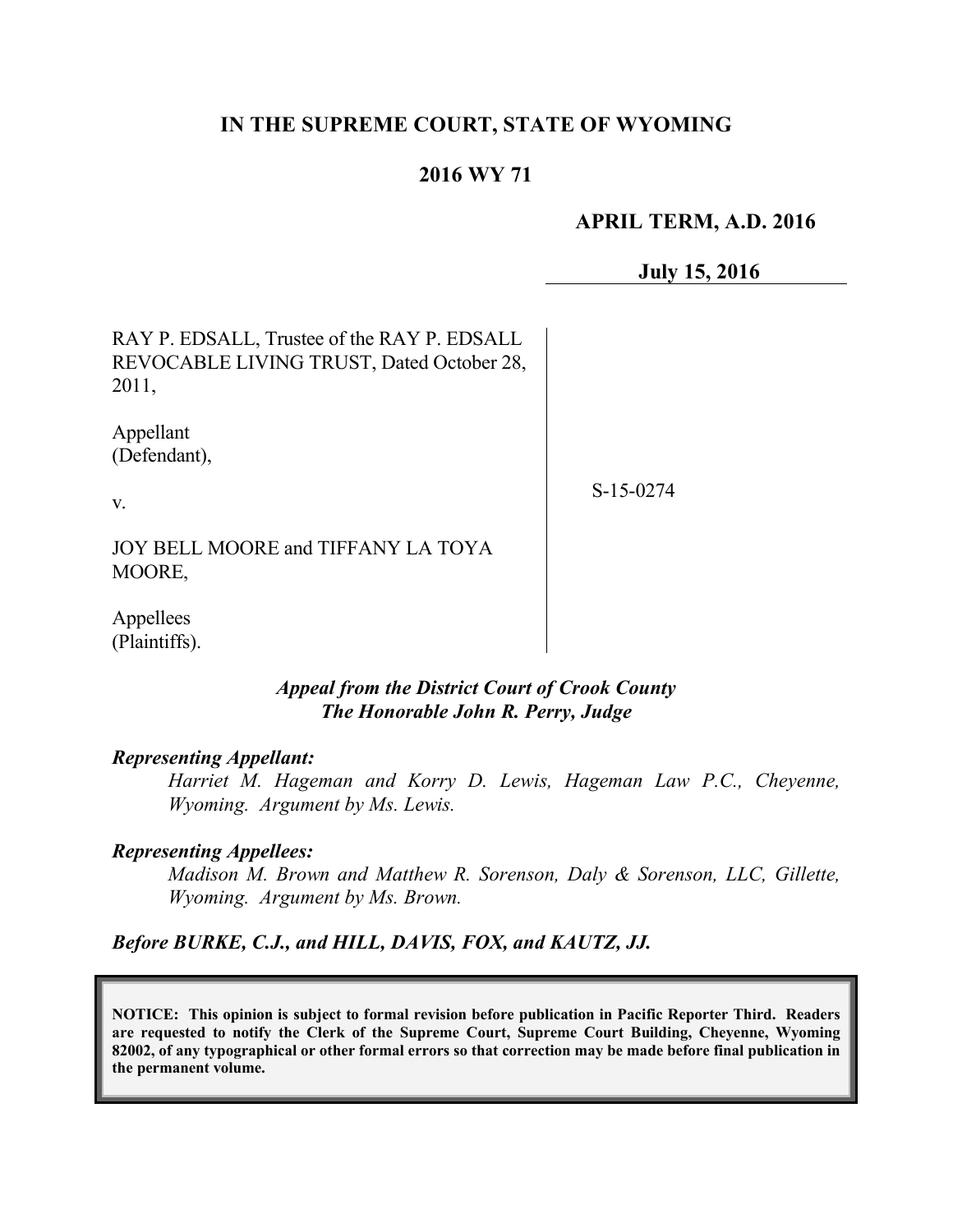#### **BURKE, Chief Justice.**

[¶1] Appellant, Ray Edsall, challenges the district court's denial of his motion for attorney's fees incurred in his defense of an action to establish a private road brought by Appellees Joy Bell Moore and Tiffany La Toya Moore. He also challenges the denial of his motion seeking compensation as a result of the district court's decision to grant the Moores temporary access to an existing road across Mr. Edsall's property. We find the district court lacked jurisdiction to consider the motions. Because we have no greater jurisdiction than the district court, we dismiss.

### *ISSUE*

[¶2] Does this Court have jurisdiction to entertain Mr. Edsall's appeal?

### *FACTS*

[¶3] In 2006, Joy Bell Moore and her daughter, Tiffany La Toya Moore, received a 520-acre parcel of land in Crook County, Wyoming from Alice Jay, mother to Joy and grandmother to Tiffany.<sup>1</sup> The property, referred to as the "Jay Ranch," is adjacent to property owned by Mr. Edsall. Following Ms. Jay's death in 2011, the Moores sought access to the property via the "Jay Road," an existing private road which runs across Mr. Edsall's property. According to the Moores, they made attempts to contact Mr. Edsall in October and November 2012 in order to gain access to the hay crop on the property. Mr. Edsall did not respond. The Moores made several attempts to contact Mr. Edsall again in July 2013 and, in a letter dated July 25, 2013, they offered to pay for access across Mr. Edsall's property. In August, counsel for Mr. Edsall responded that he would be willing to negotiate access to the property. However, as a result of the delayed response, the Moores were unable to harvest the hay crop.

[¶4] In October 2013, the Moores filed a Complaint for Private Road and Damages. In Count I of their complaint, the Moores sought to establish a private road pursuant to Wyo. Stat. Ann. § 24-9-101 (LexisNexis 2013).<sup>2</sup> In Count II, they sought to recover

#### **§ 24-9-101. Answer and complaint; initial hearing; appointment of viewers and appraisers.**

(a) Any person whose land has no outlet to, nor connection with a public road, may commence an action in district court in any county in which

<sup>&</sup>lt;sup>1</sup> Title to the Jay Ranch was subsequently disputed by Ms. Jay's children, as discussed at  $\P$  5.

 $2$  The statute provides, in relevant part, as follows: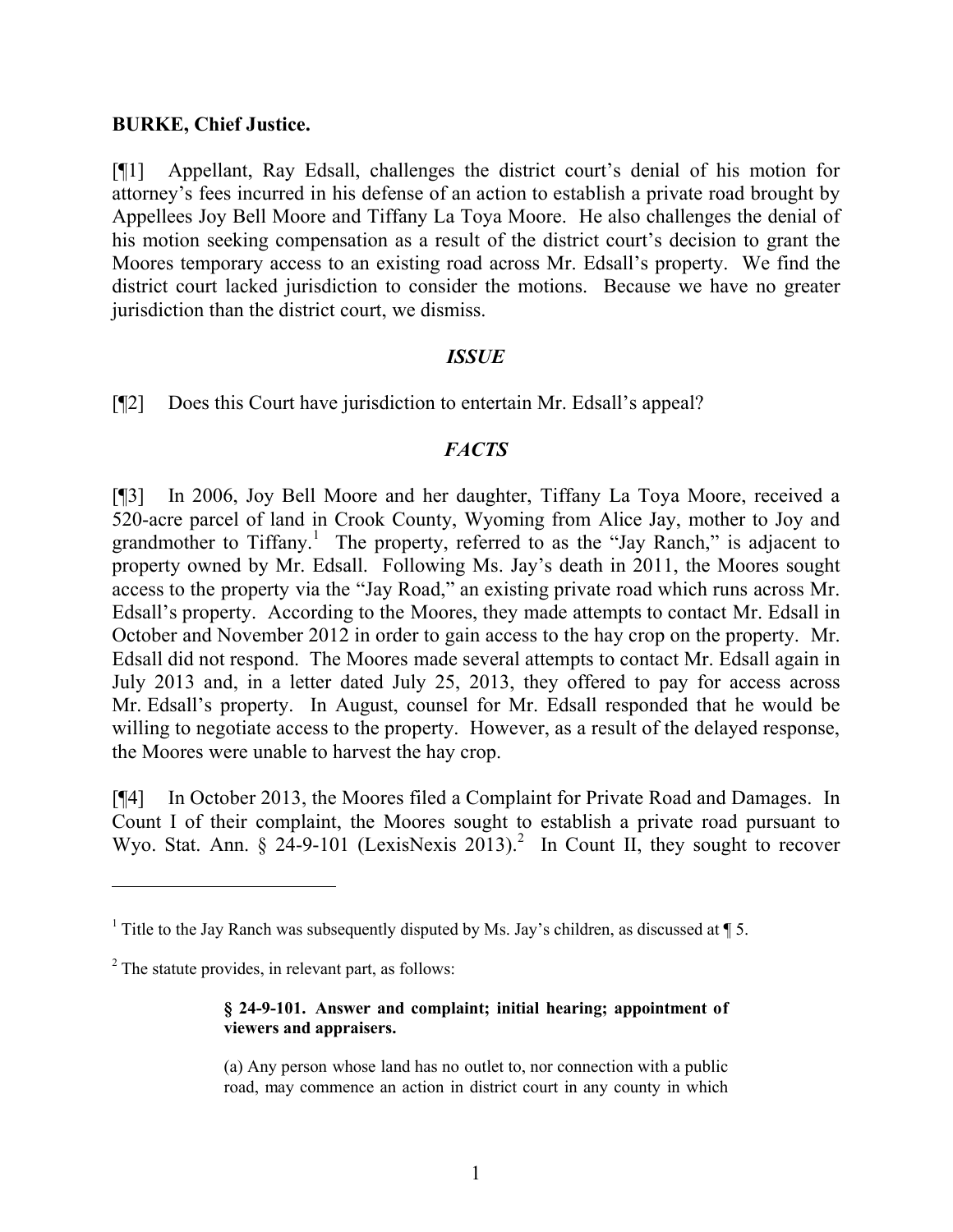damages for loss of the hay crop. Mr. Edsall answered and filed a motion to dismiss the Moores' damage claim. He contended the Moores' claim for damages was not a recognized cause of action because the Moores had no legally enforceable right to cross his property.

[¶5] While this suit was pending, the Moores were also involved in litigation to determine the rightful ownership of the Jay Ranch. In January 2014, after learning of that litigation, Mr. Edsall filed a motion to stay the proceedings in this case. He also filed a motion for an award of attorney's fees in the amount of \$4,717.50, alleging that the Moores' damage claim had been brought in bad faith. The district court denied both motions.

[¶6] The district court subsequently held a hearing, pursuant to Wyo. Stat. Ann. § 24-9- 101(h), to determine whether the Moores had satisfied the statutory threshold requirements to move forward with their private road claim. The court found that the Moores had satisfied the requirements and granted the Moores temporary access to the "Jay Road" across Mr. Edsall's property until September 30, 2014. Subsequently, the court extended access to December 31, 2014. The court required the Moores to post a \$10,000 bond for costs allowed under Wyo. Stat. Ann.  $\S 24-9-103$ <sup>3</sup>. The district court also dismissed the Moores' damage claim with prejudice. It concluded, however, that the Moores had not acted in bad faith in asserting their claim and denied Mr. Edsall's motion for attorney's fees.

> any part of the land is located for a private road leading from his land to some convenient public road. The plaintiff shall join as defendants the owners of record, owners of recorded easements and rights of way and any lessee, mortgagee or occupant of the land over which any proposed road would cross. . . .

<sup>3</sup> The statute provides, in relevant part, as follows:

. . . .

 $\overline{a}$ 

**§ 24-9-103. Report of viewers and appraisers; trial to the court; costs.**

(a) The viewers and appraisers so appointed, or a majority of them, shall make a report of their recommendations to the court, and also the amount of damages, if any, appraised by them, and the defendant entitled to such damages. . . .

(d) In addition to paying any damages to be suffered by the defendants, the court shall order the plaintiff to pay appropriate costs, which shall include any survey, plat, engineering and construction costs incurred concerning the location and construction of the road.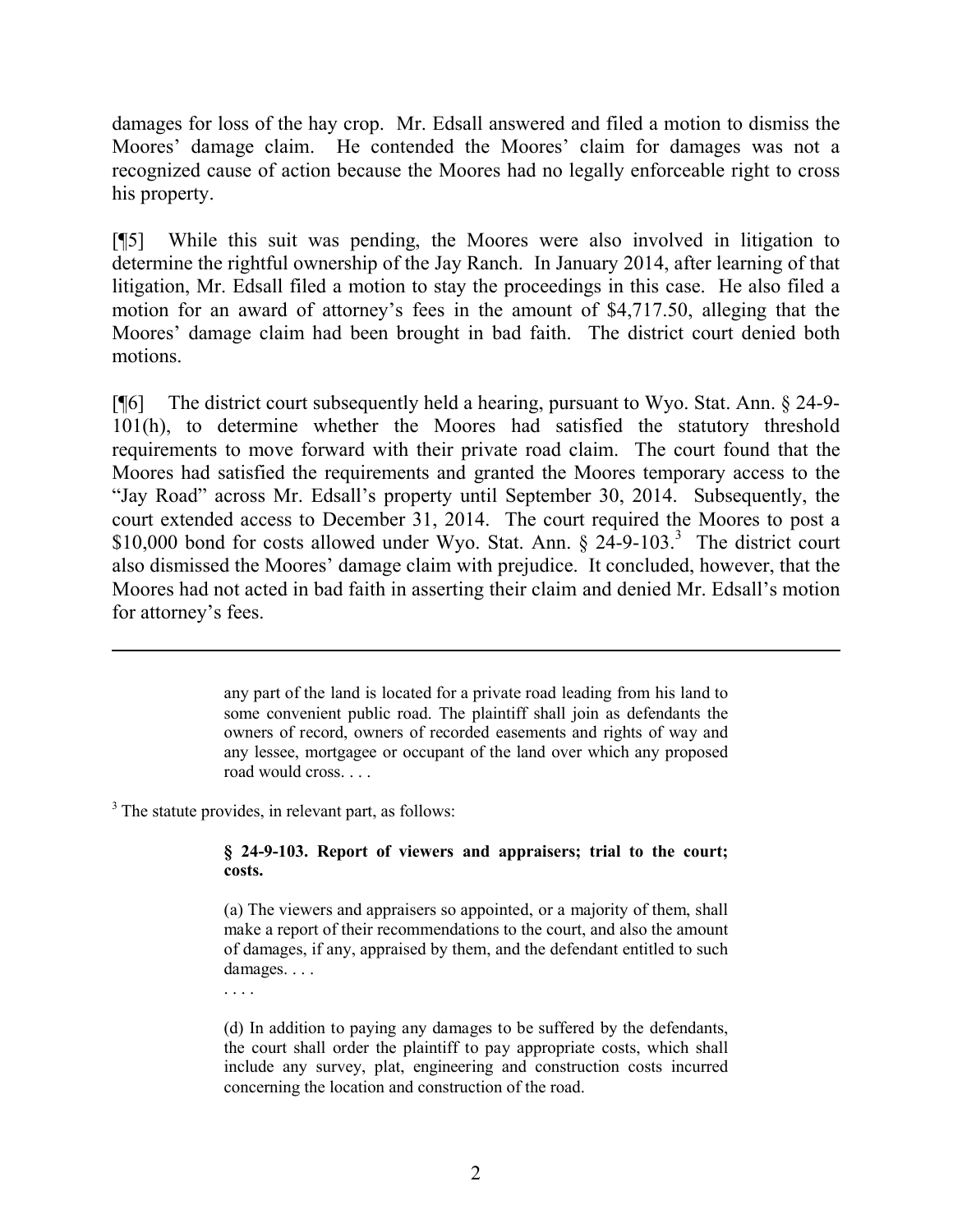[¶7] Mr. Edsall filed a notice of appeal from the district court's order. He sought review of the district court's determination that the Moores had satisfied the threshold statutory requirements to establish a private road, as well as the court's denial of his motion for attorney's fees. This Court dismissed the appeal after finding the district court's order "is not a final, appealable order because it does not determine the action or 'resolve all outstanding issues.'"

[¶8] In October 2014, a decision was rendered against the Moores in the litigation to determine ownership of the Jay Ranch. Afterwards, they took no further action in the present case. On February 11, 2015, the district court issued a Notice of Intent to Dismiss. The notice informed the parties that, because no action had taken place in the case for a period of 90 days, the court would dismiss for lack of prosecution unless the parties provided good cause for continuing the case within 30 days. Neither party objected. On March 19, 2015, the district court entered an order dismissing the case for lack of prosecution.

[¶9] On April 8, Mr. Edsall filed a "Defendant's Motion for Award of Attorney's Fees and Motion for Compensation for the Plaintiffs' Temporary Road Access During 2014." Mr. Edsall requested a total of \$27,597.50 in attorney's fees, which included the \$4,717.50 requested in his initial motion for attorney's fees. The district court denied both motions. In its order, the court concluded that "the Plaintiff's claims were not made in bad faith and there is no other applicable exception to the general rule that each party is responsible for its own attorney fees." The court also stated that "Given that Plaintiffs' access was by an established road, locally referred to as the Jay road, the court finds no provision of the governing statutes to permit the award of compensation for the temporary road access." This appeal followed.

### *DISCUSSION*

[¶10] Before considering the issues presented in this case, we must first address the threshold question of subject matter jurisdiction. Although the parties have not raised the issue, whether jurisdiction exists "may be asserted at any time by any interested party or *sua sponte* by the court at the trial or appellate level." *City of Casper v. Holloway*, 2015 WY 93, ¶ 16, 354 P.3d 65, 70 (Wyo. 2015) (quoting *In re AGS*, 2014 WY 143, ¶ 15, 337 P.3d 470, 476 (Wyo. 2014)). The absence of subject matter jurisdiction in a district court cannot be waived, and this Court can have no greater jurisdiction of the subject matter than the district court. *Platte Dev. Co. v. State, Envtl. Quality Council*, 966 P.2d 972, 974 (Wyo. 1998). Whether a court has jurisdiction to decide a particular matter is a question of law, which we review *de novo*. *Scott v. Board of Trustees*, 2015 WY 128, ¶ 7, 357 P.3d 1137, 1138 (Wyo. 2015).

[¶11] Mr. Edsall claims the district court erred in denying his motion for award of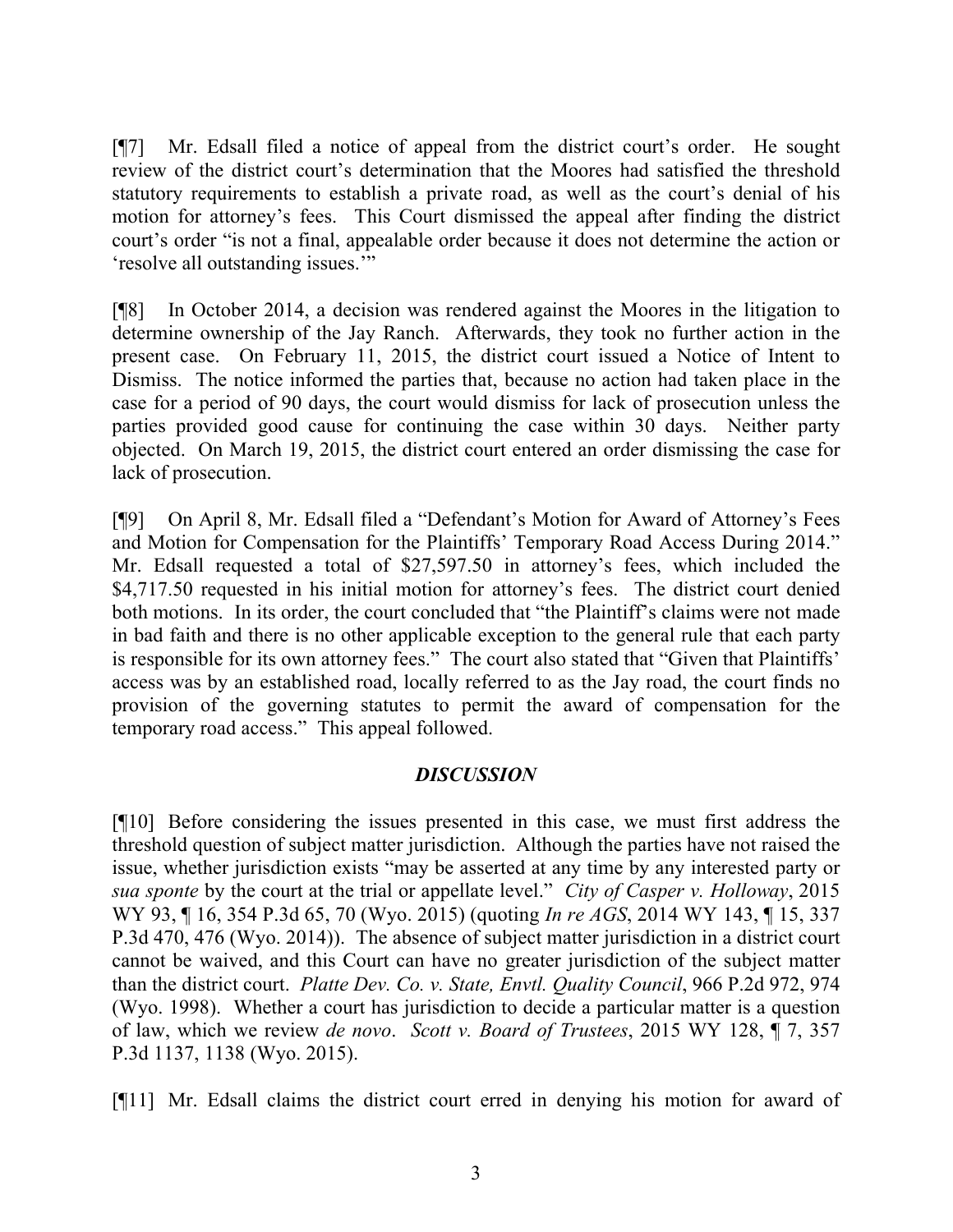attorney's fees.<sup>4</sup> In that motion, Mr. Edsall asserted his request for attorney's fees was authorized under W.R.C.P. 54(d)(2), which permits the filing of a post-judgment motion for attorney's fees "[w]hen allowed by law." However, Mr. Edsall did not seek to recover attorney's fees pursuant to any statute or contract, as is generally required for departure from the American Rule, which holds that each party is responsible for their own attorney's fees. *Thorkildsen v. Belden*, 2012 WY 8, ¶ 10, 269 P.3d 421, 424 (Wyo. 2012). Rather, he asserted that he was entitled to attorney's fees due to the Moores' "bad faith" and abuse of "the judicial process." Likewise, in this appeal, Mr. Edsall contends "[The Moores'] damages claim was a patently frivolous claim from the beginning and was filed against Edsall in bad faith." According to Mr. Edsall, his attorney's fees are recoverable under the inherent power of the court to impose sanctions in order to control the administration of justice.

[¶12] We find Mr. Edsall's post-judgment motion for attorney's fees was not authorized under Rule 54. As noted above, Mr. Edsall requested attorney's fees as a sanction for the Moores' alleged bad faith. However, Rule 54(d)(2)(E) specifically provides that "The provisions of subparagraphs (A) through (D) do not apply to claims for fees and expenses as sanctions for violations of these rules." Accordingly, Rule 54 did not provide the district court with jurisdiction to determine Mr. Edsall's post-judgment motion for attorney's fees.

[¶13] Mr. Edsall's request for attorney's fees is properly characterized as a motion for sanctions under W.R.C.P. 11. Indeed, the allegations contained in Mr. Edsall's motion before the district court fall squarely within the scope of that Rule. It provides, in pertinent part, as follows:

## **Rule 11. Signing of pleadings, motions, and other papers; representations to court; sanctions.**

(a) *Signature*. – Every pleading, written motion, and other paper shall be signed by at least one attorney of record in the attorney's individual name, or, if the party is not represented by an attorney, shall be signed by the party. Each paper shall state the signer's address, telephone number, and attorney number, if any. Except when otherwise specifically provided by rule or statute, pleadings need not be verified or

 $\overline{a}$ 

<sup>&</sup>lt;sup>4</sup> As indicated above, Mr. Edsall combined his claim for attorney's fees with his claim for compensation resulting from the Moores' temporary access in one motion, titled "Defendant's Motion for Award of Attorney's Fees and Motion for Compensation for the Plaintiffs' Temporary Road Access During 2014." We consider Mr. Edsall's motion as two separate motions.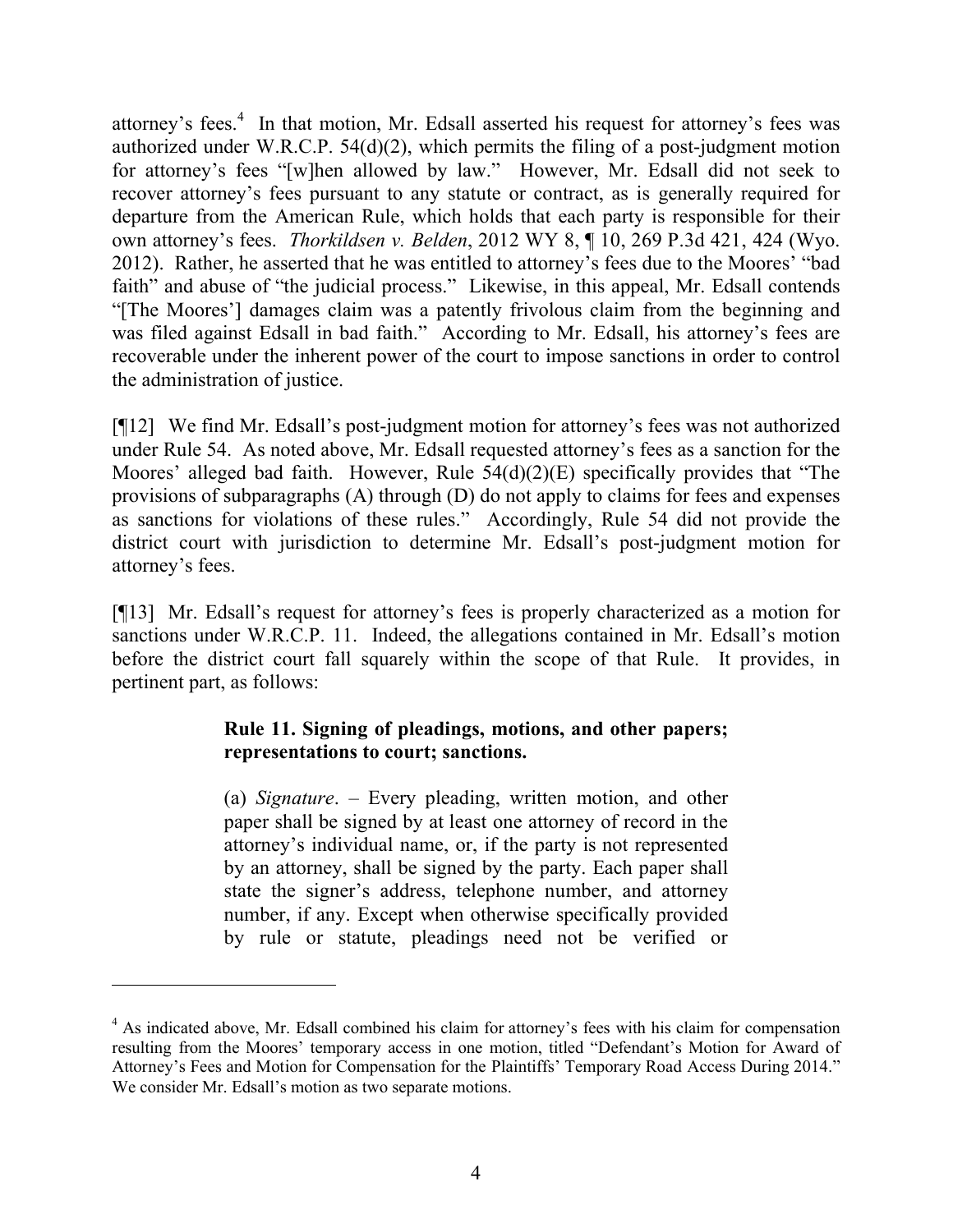accompanied by affidavit. An unsigned paper shall be stricken unless omission of the signature is corrected promptly after being called to the attention of the attorney or party.

(b) *Representations to court*. – By presenting to the court (whether by signing, filing, submitting, or later advocating) a pleading, written motion, or other paper, an attorney or unrepresented party is certifying that to the best of the person's knowledge, information, and belief, formed after an inquiry reasonable under the circumstances:

> (1) It is not being presented for any improper purpose, such as to harass or to cause unnecessary delay or needless increase in the cost of litigation;

> (2) The claims, defenses, and other legal contentions therein are warranted by existing law or by a nonfrivolous argument for the extension, modification, or reversal of existing law or the establishment of new law;

> (3) The allegations and other factual contentions have evidentiary support or, if specifically so identified, are likely to have evidentiary support after a reasonable opportunity for further investigation or discovery; and

> (4) The denials of factual contentions are warranted on the evidence or, if specifically so identified, are reasonably based on a lack of information or belief.

(c) *Sanctions*. – If, after notice and a reasonable opportunity to respond, the court determines that subdivision (b) has been violated, the court may, subject to the conditions stated below, impose an appropriate sanction upon the attorneys, law firms, or parties that have violated subdivision (b) or are responsible for the violation.

(1) How Initiated.

(A) By motion. – A motion for sanctions under this rule shall be made separately from other motions or requests and shall describe the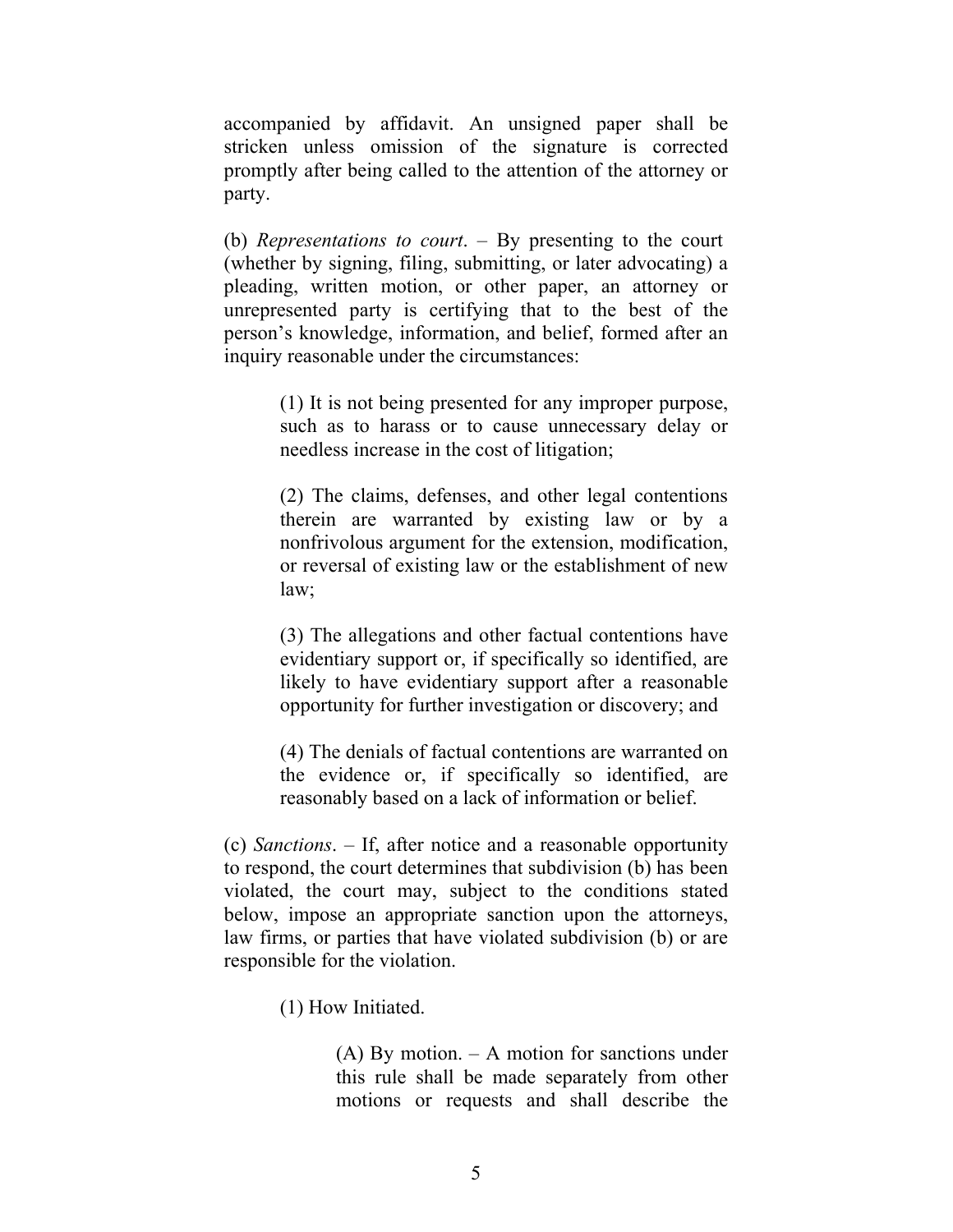specific conduct alleged to violate subdivision (b). It shall be served as provided in Rule 5, but shall not be filed with or presented to the court unless, within 21 days after service of the motion (or such other period as the court may prescribe), the challenged paper, claim, defense, contention, allegation, or denial is not withdrawn or appropriately corrected. If warranted, the court may award to the party prevailing on the motion the reasonable expenses and attorney's fees incurred in presenting or opposing the motion. Absent exceptional circumstances, a law firm shall be held jointly responsible for violations committed by its partners, associates, and employees.

(B) On court's initiative. – On its own initiative, the court may enter an order describing the specific conduct that appears to violate subdivision (b) and directing an attorney, law firm, or party to show cause why it has not violated subdivision (b) with respect thereto.

(2) Nature of sanction; limitations. – A sanction imposed for violation of this rule shall be limited to what is sufficient to deter repetition of such conduct or comparable conduct by others similarly situated. Subject to the limitations in subparagraphs (A) and (B), the sanction may consist of, or include, directives of a nonmonetary nature, an order to pay a penalty into court, or, if imposed on motion and warranted for effective deterrence, an order directing payment to the movant of some or all of the reasonable attorney's fees and other expenses incurred as a direct result of the violation.

We have held, however, that a motion for sanctions under Rule 11 presented after dismissal is not proper:

> . . . Hat Six failed to follow the procedure required to bring an appropriate motion for Rule 11 sanctions. Hat Six did not file its motion for sanctions pursuant to Rule 11 until after the case had been dismissed. Such a motion runs contrary to the letter and the spirit of Rule 11...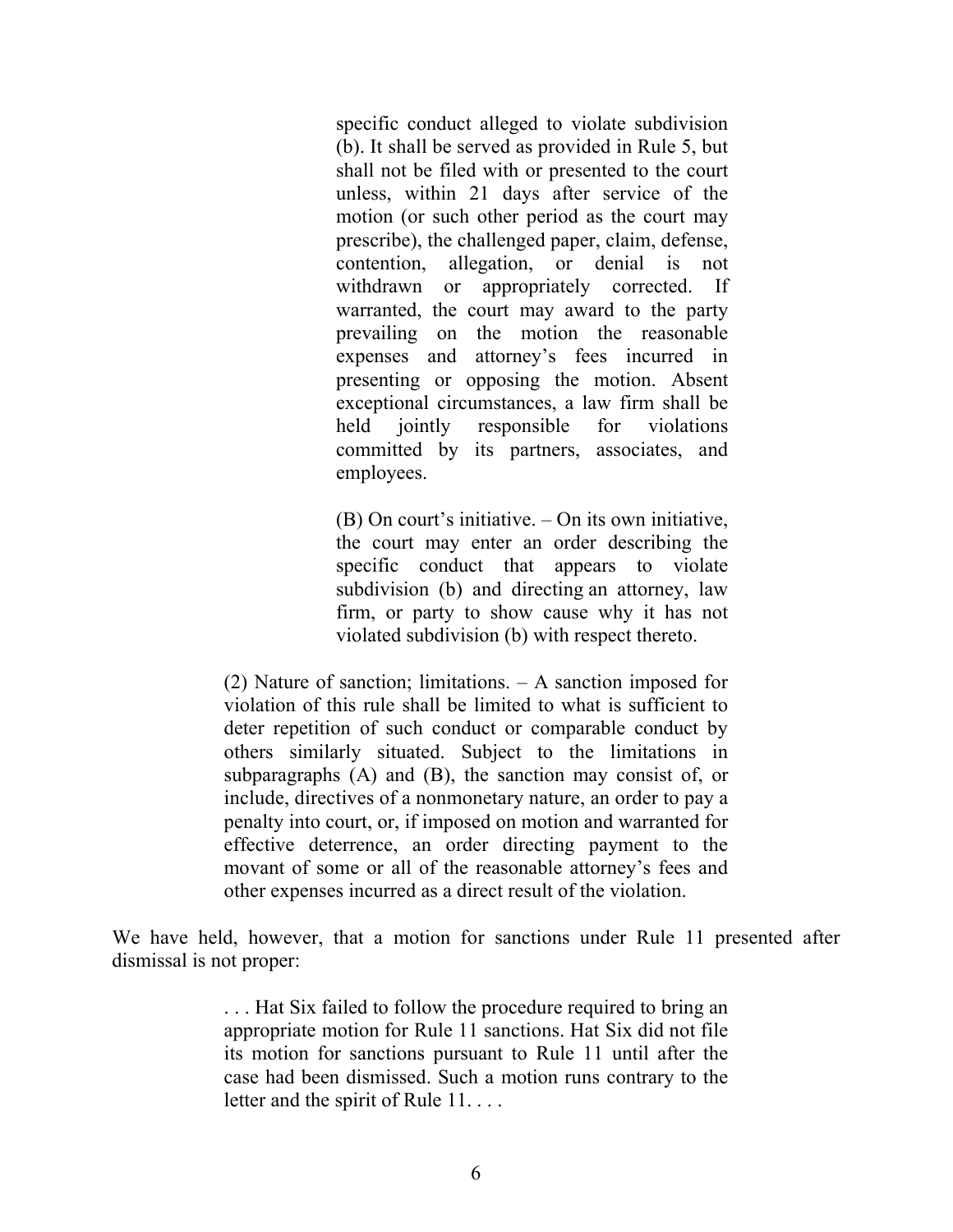Rule 11 sanctions are not to be cavalierly threatened or imposed. We recently discussed the procedural requirements of Rule 11 in *Caldwell* [*v. Cummings*, 2001 WY 106, 33 P.3d 1138 (Wyo. 2001)]. *Caldwell* presented a similar procedural background: a motion for sanctions was filed after the case was resolved. We vacated the order awarding sanctions under Rule 11 because the strict procedural requirements of Rule 11 were not followed. 2001 WY 106, ¶ 12, 33 P.3d 1138, [1142]. As we emphasized in *Caldwell*, Rule 11 contains a "safe harbor" provision by which counsel provides a warning to opposing counsel through the service of a motion for sanctions upon opposing counsel only. [*Id.*, ¶ 10, 33 P.3d at 1141]. This motion is not to be filed with the court until at least twenty-one days after its service, in order to give opposing counsel an opportunity to correct or withdraw any allegedly sanctionable paper. Obviously, opposing counsel has no opportunity to correct or withdraw the allegedly offending paper if a motion for sanctions is served after the case is ended. Here, the motion for Rule 11 sanctions was filed directly with the district court after the case was settled. Such a motion should not be entertained. The award of sanctions pursuant to Rule 11 is vacated.

*Welch v. Hat Six Homes*, 2002 WY 81, ¶¶ 18-19, 47 P.3d 199, 204-05 (Wyo. 2002). We conclude, as in *Welch v. Hat Six Homes*, that because Mr. Edsall's motion was filed after the case was dismissed, it could not have complied with the requirements of Rule 11. Accordingly, we conclude the district court did not have jurisdiction to consider the motion.

[¶14] Mr. Edsall has cited to numerous federal authorities holding that courts have inherent authority to impose sanctions for conduct that can be considered abuse of the judicial process. In the cases cited by Mr. Edsall, however, the appellants challenged the court's decision to impose sanctions, or its failure to do so after finding that a party had acted in bad faith. *See, e.g., Chambers v. NASCO, Inc.*, 501 U.S. 32, 40, 111 S.Ct. 2123, 2130, 115 L.Ed.2d 27 (1991) ("On remand, NASCO moved for sanctions, invoking the District Court's inherent power, Fed. Rule Civ. Proc. 11, and 28 U. S. C. § 1927. After full briefing and a hearing, ... the District Court determined that sanctions were appropriate."); *Fink v. Gomez*, 239 F.3d 989, 994 (9th Cir. 2001) ("[S]anctions are available if the court specifically finds bad faith or conduct tantamount to bad faith."). The case before us, however, is not a case in which the district court determined that a party acted in bad faith. Indeed, the district court specifically concluded that the Moores had *not* acted in bad faith. Mr. Edsall has presented no authority holding that a court's